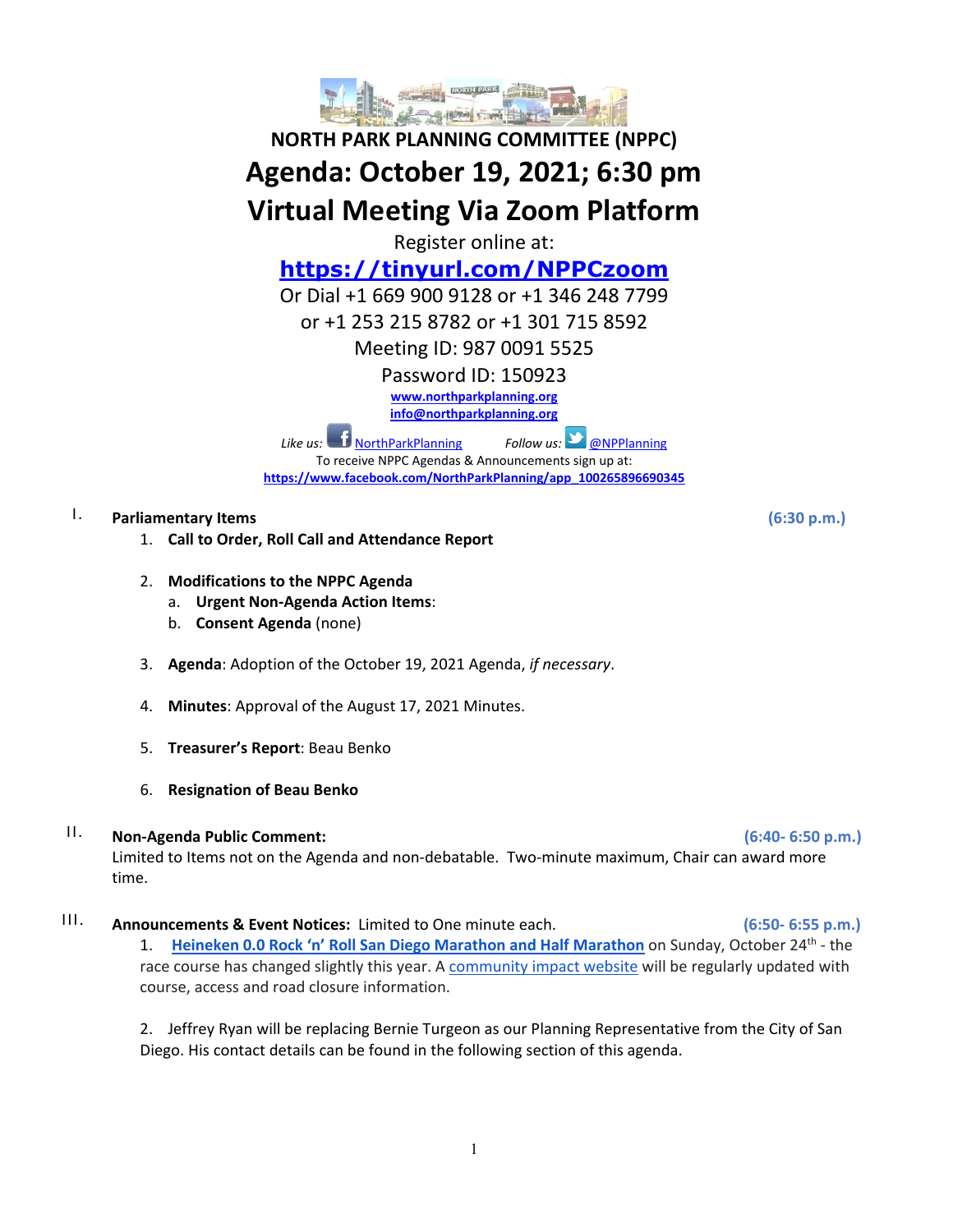# IV. **Elected Official & Planner Reports:** Reports are limited to 2 Min Max **(6:55- 7:15 p.m.)**

- 1. **Aaron Burgess, Hon. Nathan Fletcher, SD Board of Supervisors Dist. 3,** (619) 531- 4936, Aaron. Burgess@sdcounty.ca.gov.
- 2. **Kohta Zaiser, Hon. Todd Gloria, Mayor of San Diego**, ZaiserK@sandiego.gov.
- 3. **Christopher Vallejo. Toni Atkins, State Senate Dist. 39**, 619-645-3133,
- 4. **Ryan Darsey, Hon. Stephen Whitburn, City Council Dist. 3**, (619) 236-6633 RDarsey@sandiego.gov.
- 5. **Jeffrey Ryan, Planning Department**, (619)235-5221 [JTRyan@sandiego.gov](mailto:JTRyan@sandiego.gov)
- 6. **Chris Gris, Hon. Chris Ward, State Assemblymember,** [Christopher.gris@asm.ca.gov](mailto:Christopher.gris@asm.ca.gov)

#### V. **Action Items: (7:15 - 8:30 p.m.)**

#### 1. **Library Master Plan Update**

The San Diego Public Library and San Diego Public Library Foundation are developing a new master plan. The Plan will provide a long-range vision and strategy for San Diego Public Library facility, technology, and program investments. Presented by: Patrick Stewart – San Diego Public Library Foundation CEO, [pstewart@supportmylibrary.org](mailto:pstewart@supportmylibrary.org)

#### 2. **Presentation by on San Diego's ADU regulations**

Presenters from Neighbors For A Better San Diego (NFABSD) will explain the ADU regulations, proposed revisions to those regulations, and a comparison of the different revisions proposed by NFABSD and Councilmember Elo-Rivera. Presenters from the Casita Coalition will also present and answer questions on their position regarding ADUs and different ADU proposals. Presented by: Geoffrey Hueter, NFABSD Chairma[n geoffhueter800@gmail.com;](mailto:geoffhueter800@gmail.com) Jared Basler, Casita Coalition Chair

# VI. **NPPC Reports (8:30 - 8:45 p.m.)**

# 1. **Chair's Report.**

- 2. **Subcommittee Reports:** : (Limited to Items Not on the Agenda & 5 Min. Max. each)
	- a. Urban Design/Project Review (Tyler Renner, Chair): Next Meeting November 1, 2021, Zoom.
	- b. Public Facilities & Transportation (Arash Kahvazadeh, Chair): Next Meeting November 9, 2021, Zoom.
	- c. Ad Hoc Subcommittee (Matt Stucky, Chair): Next Meeting to be announced
- 3. **Liaisons Reports**: Limited to 1 Min. Max per Report
	- a. Balboa Park Committee. Howard Blackson
	- b. Maintenance Assessment District. Matt Stucky.
	- c. North Park Main Street. Steve Billings.
	- d. Adams Avenue Business Association. Ginger Partyka.
	- e. El Cajon Boulevard Business Improvement Assoc. Beau Benko
	- f. North Park Community Association. Peter Hill.
	- g. University Heights Community Association. Tyler Renner
	- h. CPC. Aria Pounaki
- VII. **Future NPPC Meeting Dates & Agenda Items:** Next meeting is Tuesday, November 16, 2021
- VIII. **Adjournment (8:50 p.m.)**

• **\*\***For more info on any project, enter the SD Development Services PTS number in "Project ID" at <https://opendsd.sandiego.gov/Web/Maps/ApprovalsDiscretionary>

- NPPC Agendas are posted in the North Park Main Street window at 3939 Iowa St #2.
- To request an agenda in alternative format, a sign language, or oral interpreter, call (619) 236-6405.
- NPPC Chair: Aria Pounaki [info@northparkplanning.org](mailto:info@northparkplanning.org)